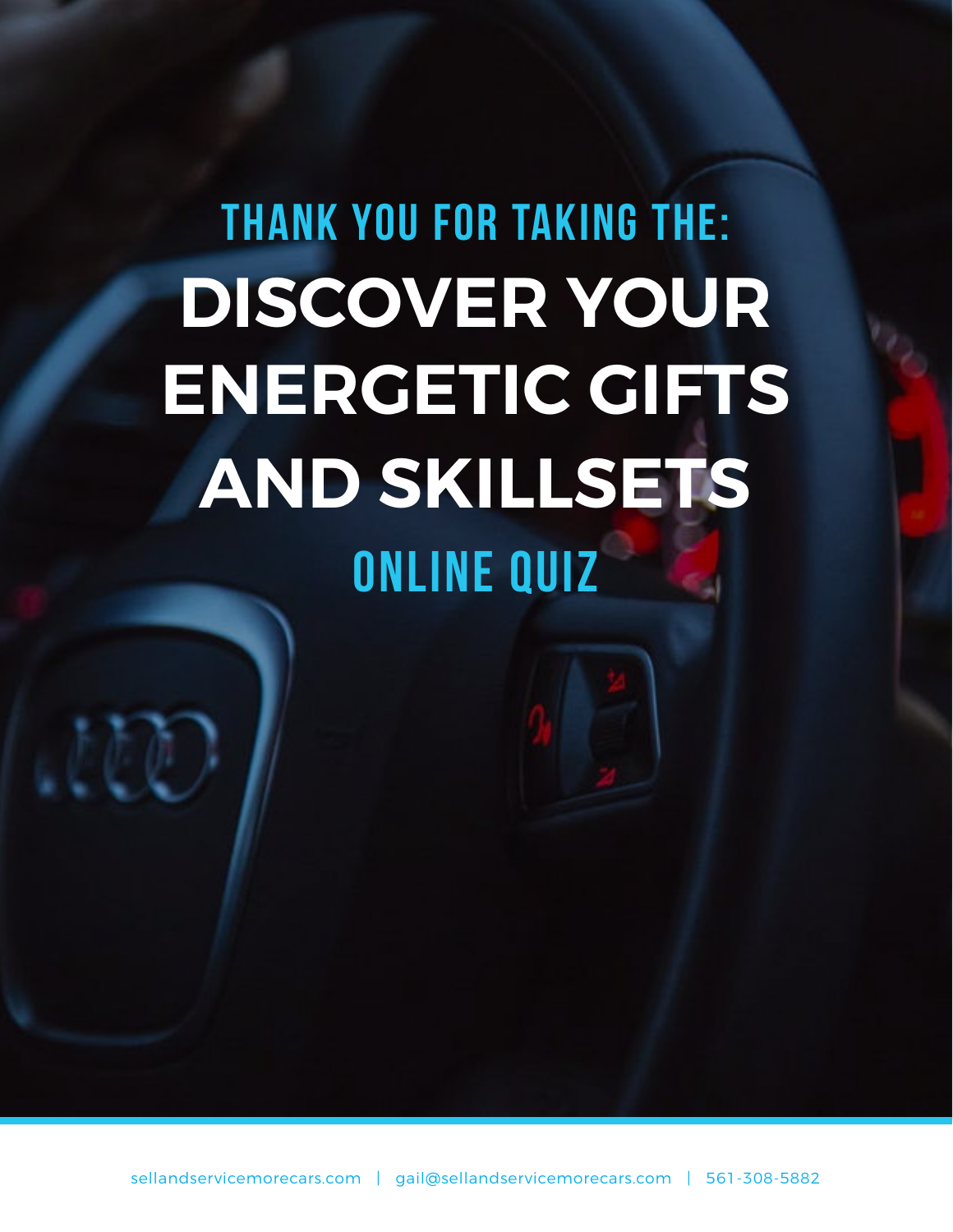### **ENERGY GIFTS AND SKILLSETS:**

#### "The Dalai Lama" Retail Sale:

These people allow things to fall into place with good timing. They are imaginative and creative. There are no hidden agendas and they have a neutral confrontation style in relationships with others. They are often internally guided from their spirit/soul and are very unique, authentic and creative. Often you will find that they give to others without attachment and have an inner compass to regain harmony if there is chaos. They love to share wisdom, can manifest and follow through on tasks. Their will is flexible but they will accomplish what they want. They do not take things too seriously, and will always find different ways to accomplish sales goals.

#### "The Rocky Balboa" Retail Sale:

These Sales People are usually very grounded and can hold space for others. They will give without expectation of the customer and will give to the point of sacrifice. They do like to play Devils advocate and find things in the sales process that do not work and point it out before it falls apart. These people have a tremendous amount of endurance and stamina and can go all day long selling cars and then can probably sell more cars while they are sleeping. This type of person has life force generation and is always moving their energy in a container to accomplish great things! They are open minded, naturally curious and hungry for knowledge. They like to control their domain.

#### "The Steve Jobs" Sale:

These Sales people are emotionally neutral and usually do not fall apart in a bad sales situation. They are natural leaders and good survivalists.

These people have a quick integrative mind and then move it to the next level. These people like to empower others and take others to new levels of performance at the Dealership! These people are very brave, courageous and it matters to them how the Retail Sale goes down. They are often good BS detectors and will seek to get the best out of everyone. They are edgy and passionate and will go where no man has gone in sales before!

#### "The Oprah Winfrey" Sale:

These Sales people tend to be very open minded, light hearted and extremely giving to the customer. They can surrender in the present moment and open their heart space to others. They have true empathy but they convey tough love naturally. They can create beauty in any car sale and bring a playful side to something that may be causing others pain. They are expressive, energetic and full of compassion. They can connect to others souls very easily and hold space for others.

#### "The Dr. Phil" Sale:

These Sales people are devoted and loyal to principals and ideals. They will get to the heart of the matter and do not mince their words. They persevere and are highly committed to follow through on any task at hand. Integrity is huge for them and they will die for their own personal integrity. They have an open heart and let themselves be seen. These people are often very good at organizing and are extremely efficient. They seek excellence and the highest good. They are very logical with sequence, systems and processes in sales. They like to create structures that work and are great strategizers. They bring truth to everything.